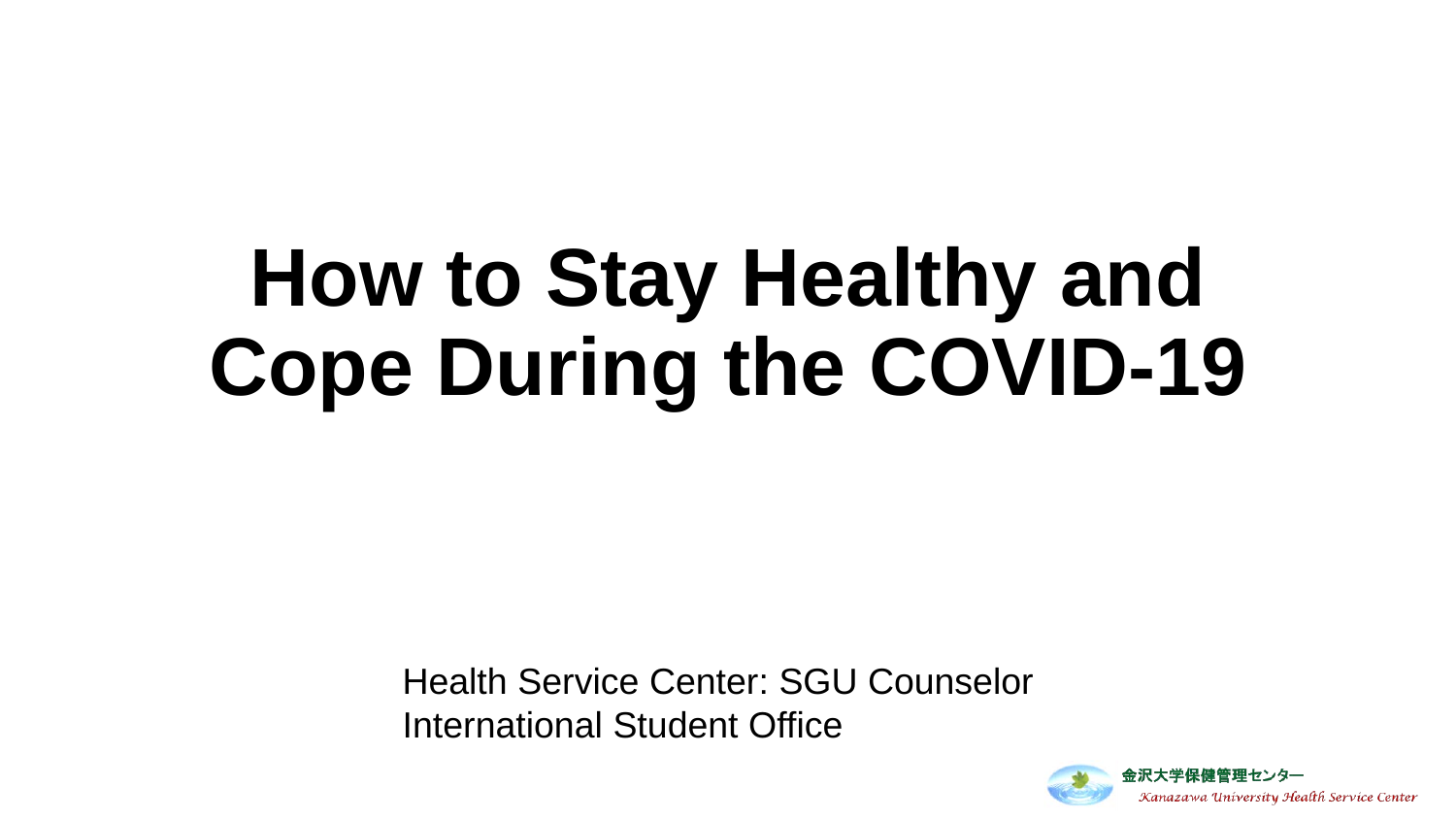### What to expect :Typical Reactions during Social Distancing & Isolation

YOU May Feel…

Worry, anxious, fearful about your health status, feeling loneliness, cutting out from friends and family..

Stigmatized.. Singled-out

Frustrated, angry about being confined to one space.

Boredom,

Unhealthy coping behaviors such as Excessive late nights, Over-eating, Drinking and using substances..

Ruminating about worst scenarios all day..

Symptoms of depressions, such as feelings of hopelessness, changes in appetites, sleep too much or too little, loss of energy that interferes with your daily activities.

*If you are concerned about them, please contact an SGU counselor (see contact info. on slide No. 8)*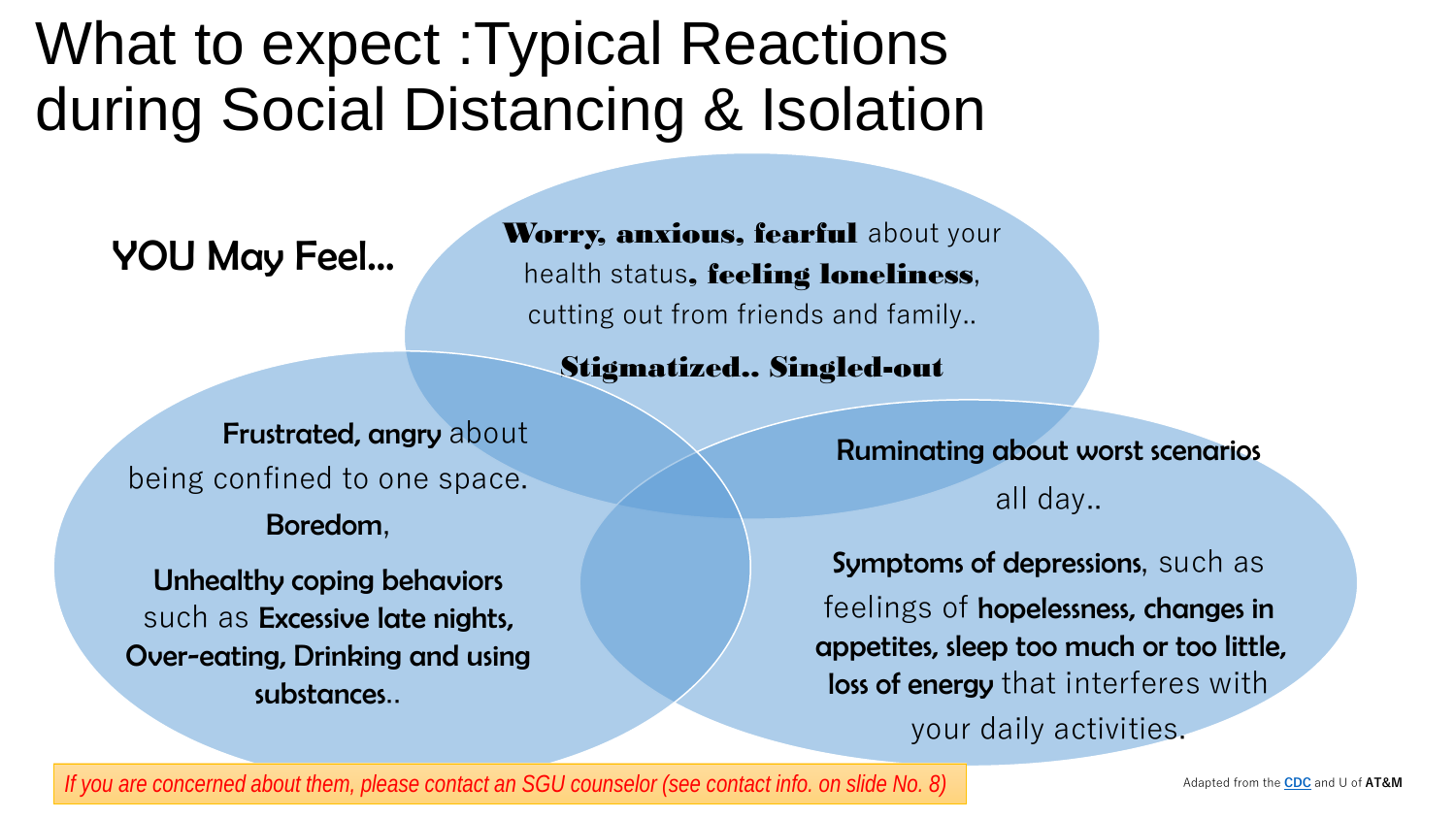#### How to Protect Yourself and Others: ①Know How it Spreads

Person to person through small droplets from the nose or mouth when a person with COVID-19 coughs or exhales. Breathing in these droplets from the person gets you infected Avoid close contact & keep distance more than 1 meter(3 feet); Wearing a mask is recommended) By touching objects and surfaces around the person that these droplets land on (desks, door knobs, laptops, etc.) then touching your mouth, nose, or eyes to get infected. Wash your hands & clean regularly, with wearing a mask keeping you from touching your face without  $noting$  it  $\sigma$  More Q&A goes to WHO:<https://www.who.int/news-room/q-a-detail/q-a-coronaviruses>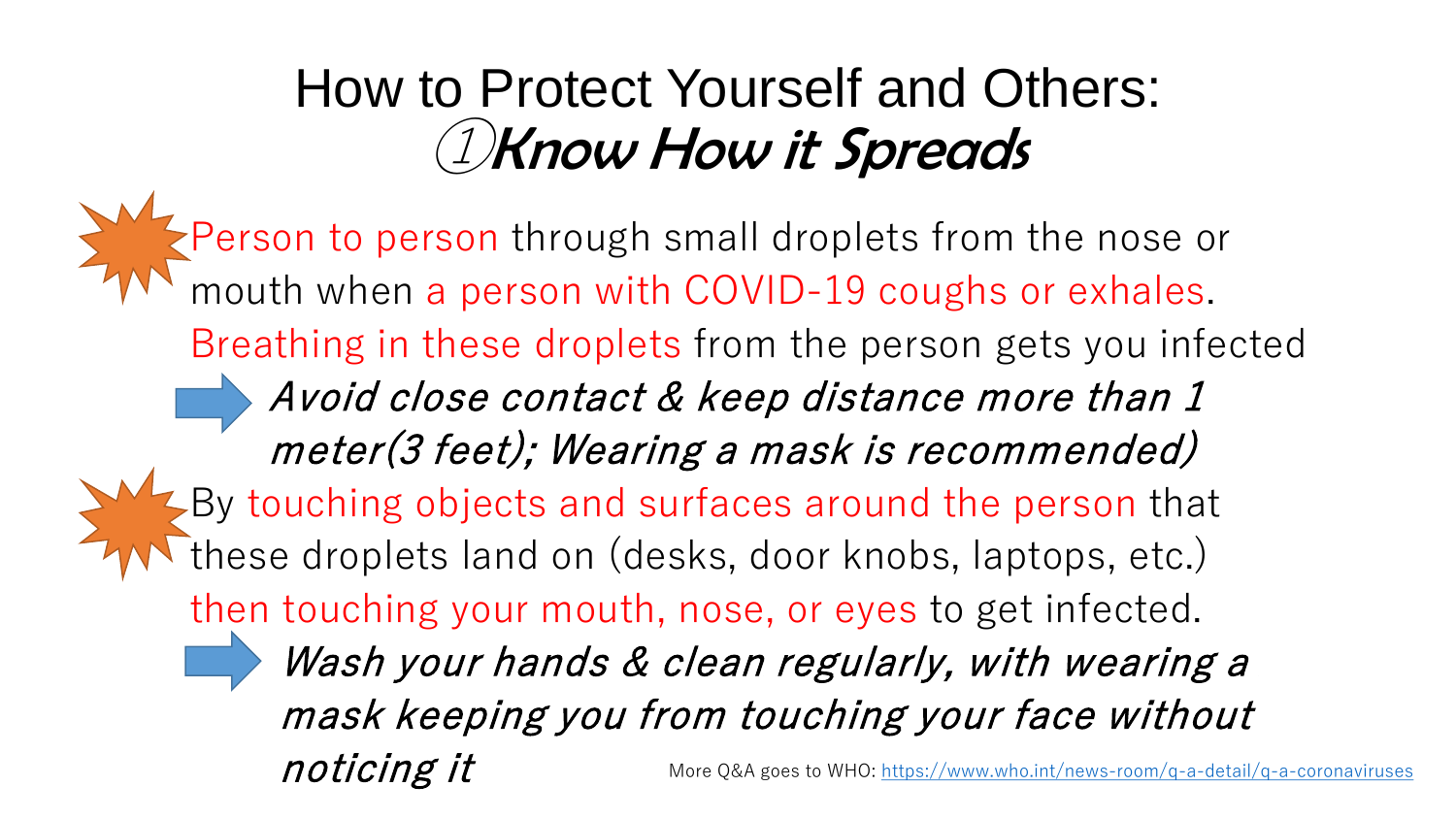### How to Protect Yourself and Others: ②Everyone Should:

**Wash your hands often** with soap and water for 30 seconds. **Stay home** as much as possible **Avoid** close contact **Put distance between yourself and other people**. **Cover your mouth and nose** with a cloth face cover when around others **Wear disposable gloves and clean frequently used surfaces** (tables, doorknobs, light switched, phones, keyboards, toilets, etc.**)by using detergent or soap and water**

See more: <https://www.cdc.gov/coronavirus/2019-ncov/prevent-getting-sick/diy-cloth-face-coverings.html>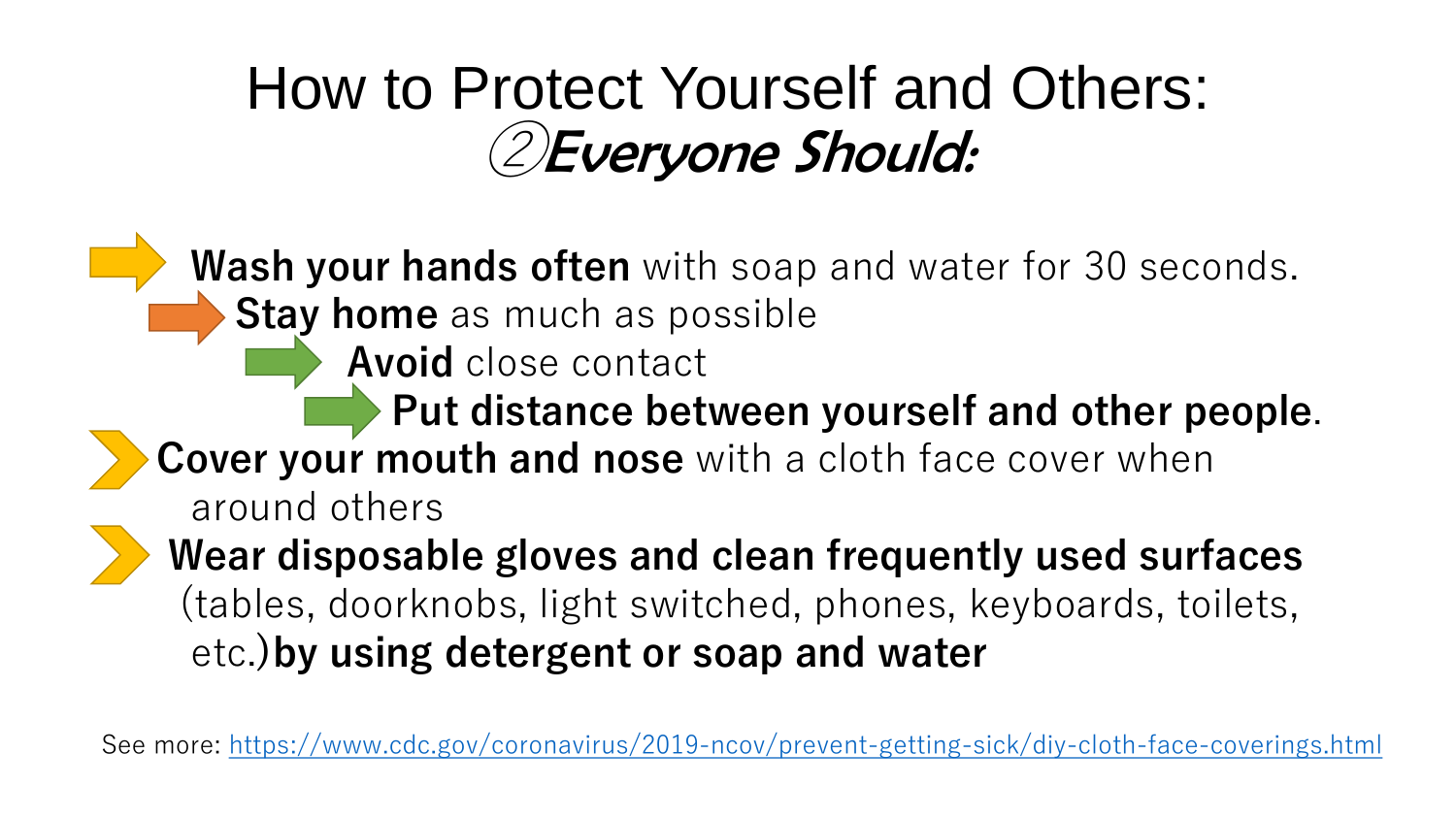## **How to Support Yourself and Others During Self-Isolation or Social Distancing**

#### **Connect** with others

- **Talk "face-to-face"** with friends, family, and loved ones
	- using Skype, Zoom, or FaceTime
- **Avoid excessive exposure to media coverage** of the coronavirus
	- Stick to a scheduled sleep routine
		- **Eat healthy** and **avoid excessive use** of caffeine, alcohol, or other substances

**Have variety of daily activities**; Read, watch TV, YouTube, Time spent with meditation, Take some walk outside, Jogging, Dancing, or Journaling,

*BE CREATIVE!*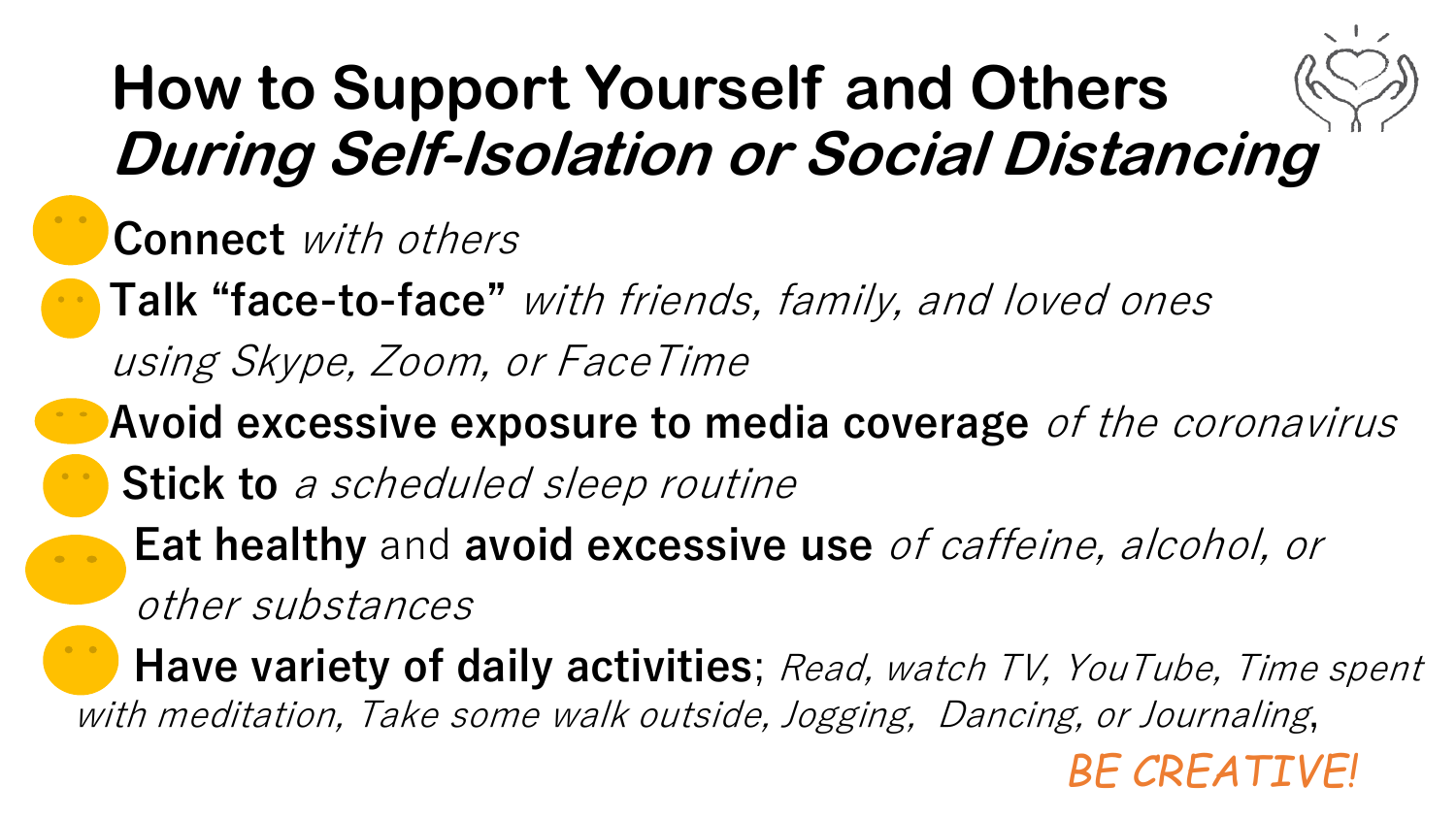#### If you feel sick… Steps to help prevent the spread of COVID-19 • **Stay home, get rest and stay hydrated** • **Separate yourself from other people in your residence** • **Avoid public transportation; Do not visit public areas** • **Monitor your symptoms**  1. Fever (>37.5C; If it decreases after 2 days, still be cautious and stay home) 2. coughs, 3. sore throat, 4. running nose,

5. headaches 6. breathing difficulty

**(see:** Health Check Sheet **at** https://www.kanazawa[u.ac.jp/university/corporation/risk\\_management/new\\_coronavirus/alert\)](https://www.kanazawa-u.ac.jp/university/corporation/risk_management/new_coronavirus/alert)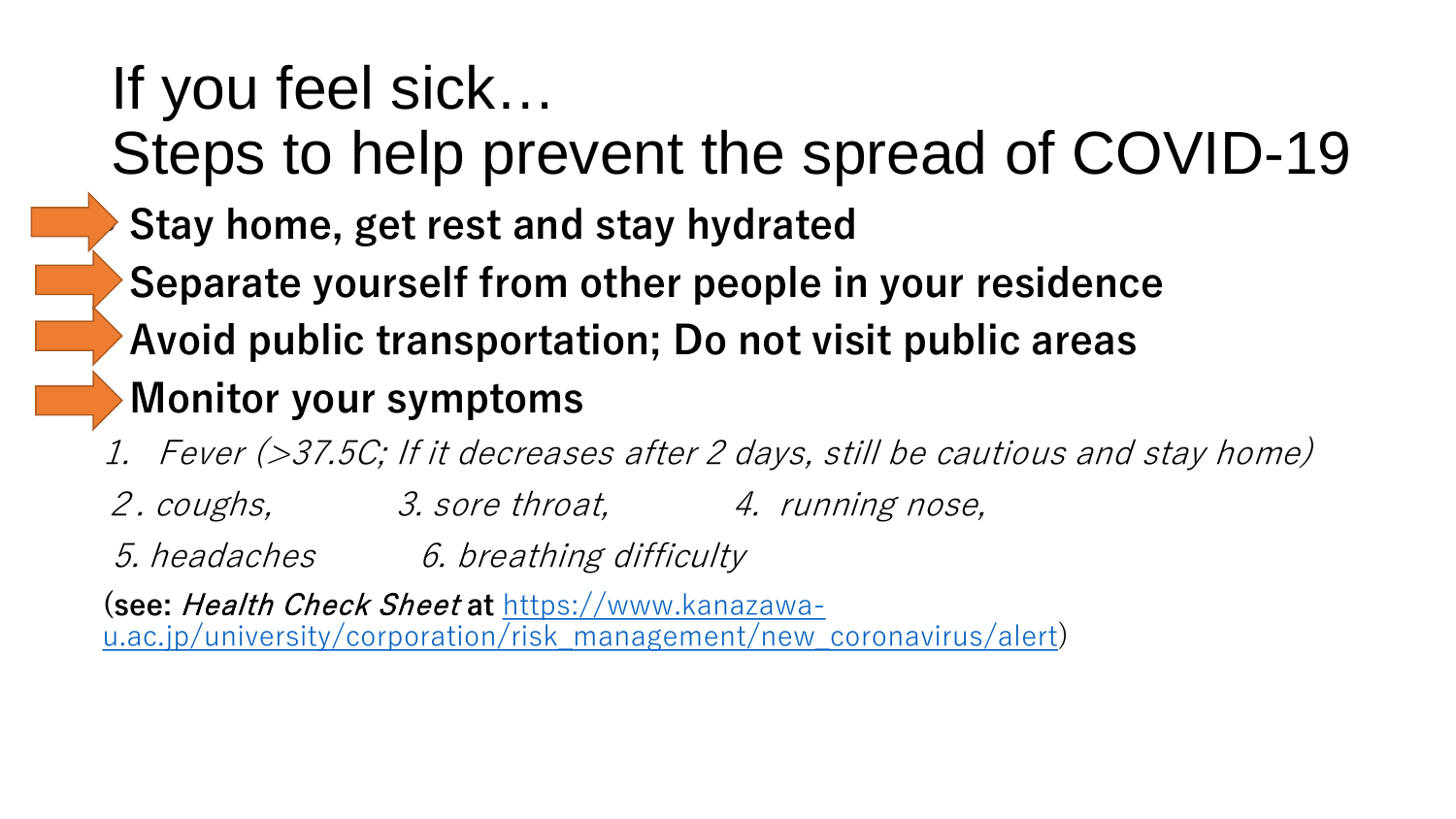### If you are sick; Steps to take care of yourself

- **Be sure to get care if you have**; ①fever (>37.5C) for more than 4 days; ②trouble breathing, ③persistent pain or pressure in the chest, ④new confusion or inability to arouse, or have any other emergency warning signs, or if you think it is an emergency.
- **Contact designated offices** of Ishikawa Prefecture and Kanazawa City concerning the New Coronavirus

※Business hours: Open 24 hours M-F, including weekends and holidays

See the numbers and locations at [https://www.kanazawa-u.ac.jp/e](https://www.kanazawa-u.ac.jp/e-news/75907)news/75907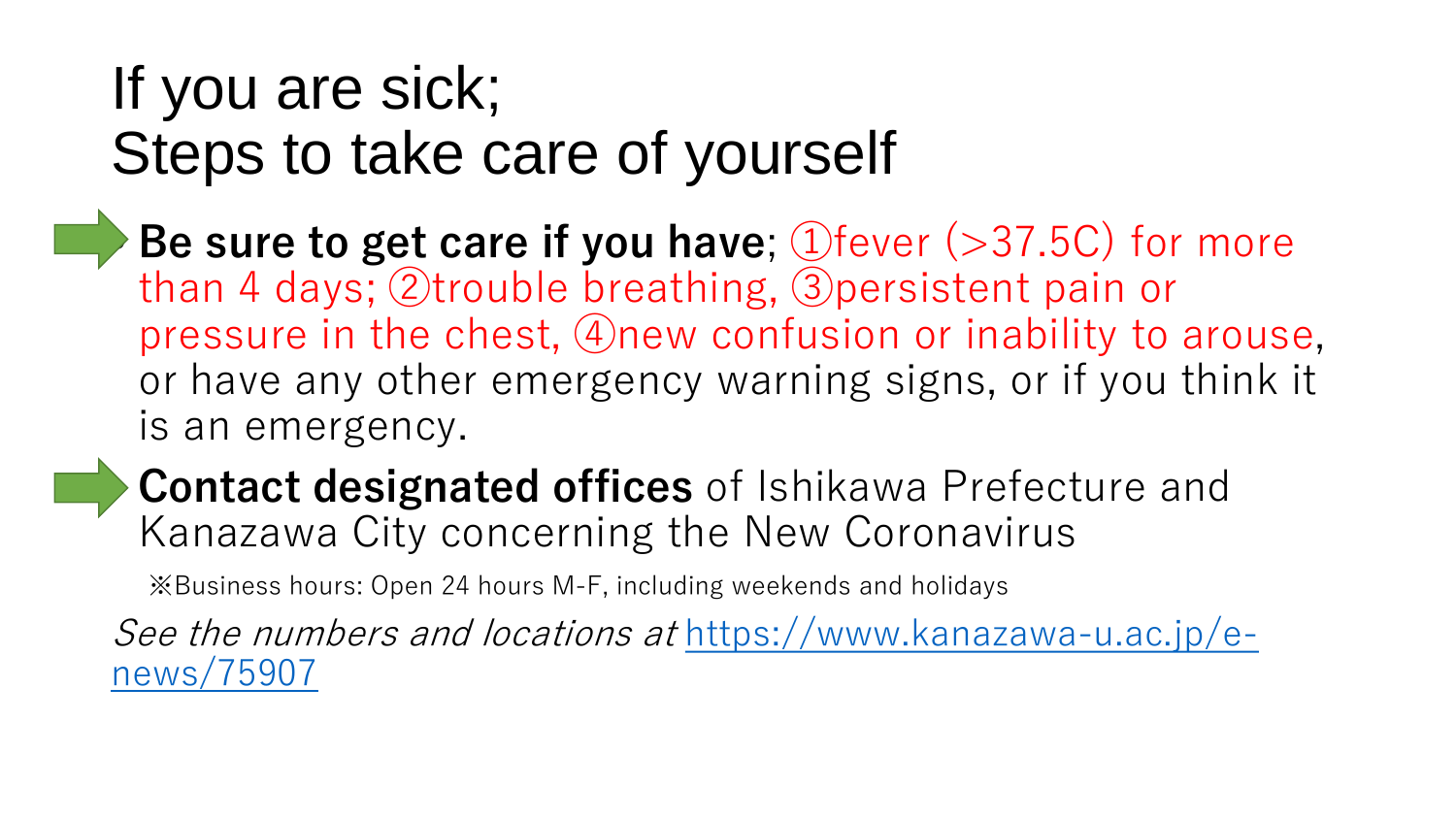## Resources at KU:

• **University Responses**; *See updates*

https://www.kanazawa[u.ac.jp/university/corporation/risk\\_management/new\\_coronavirus/alert](https://www.kanazawa-u.ac.jp/university/corporation/risk_management/new_coronavirus/alert)

• **KU Health Service Center;** *See updates of "Alert"* 

<https://www.kanazawa-u.ac.jp/e-news/75907>

\*\*\*Health Service Center\*\*\*

Tel:076-264-5257 /5255 (Japanese) Email: ①[eisei@adm.kanazawa-u.ac.jp](mailto:eisei@adm.kanazawa-u.ac.jp),

②[hokekan@kenroku.kanazawau.ac.jp](mailto:hokekan@kenroku.kanazawau.ac.jp),(Japanese & English)

For mental health concerns ; SGU counselor (English & Japanese)

please email to: [ogasawarat29@staff.kanazawa-u.ac.jp](mailto:ogasawarat29@staff.kanazawa-u.ac.jp)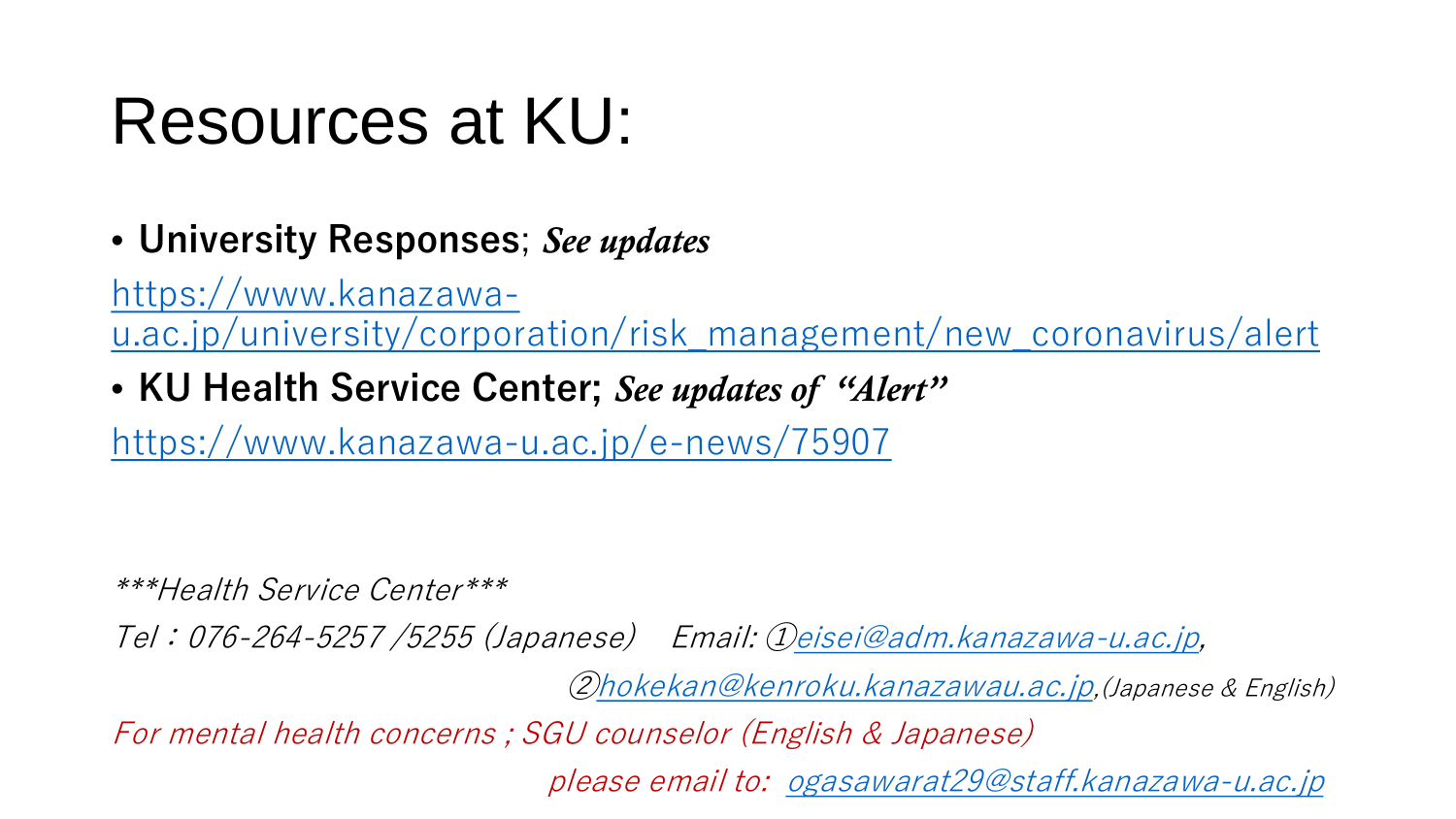# Other Helpful Resources:

- Center for Disaster Management and Control:<br><https://www.cdc.gov/coronavirus/2019-nCoV/index.html>
- Psychological Coping during a Disease Outbreak For families, friends, colleagues of those in quarantine or self-isolation: [http://www.socialserviceworkforce.org/system/files/resource/files/PSS-coping-for-](http://www.socialserviceworkforce.org/system/files/resource/files/PSS-coping-for-families-friends-colleagues-of-quarantined.pdf)<br>families-friends-colleagues-of-quarantined.pdf
- American Psychological Association (2020). Keeping Your Distance to Stay Safe.<br>[https://www.apa.org/practice/programs/dmhi/research-information/social-](https://www.apa.org/practice/programs/dmhi/research-information/social-distancing)<br>distancing
- Harvard University Coronavirus –Health & Wellbeing:<br><https://www.harvard.edu/coronavirus/health-wellbeing>
- Japan Ministry of Health, Labour, and Welfare:

[https://www.mhlw.go.jp/stf/seisakunitsuite/bunya/newpage\\_00032.html](https://www.mhlw.go.jp/stf/seisakunitsuite/bunya/newpage_00032.html)

- Texas A&M University "Mental Health and Coping During COVID-19″: <https://caps.tamu.edu/mental-health-coping-during-covid-19/>
- WHO[:https://www.who.int/emergencies/diseases/novel-coronavirus-2019](https://www.who.int/emergencies/diseases/novel-coronavirus-2019)